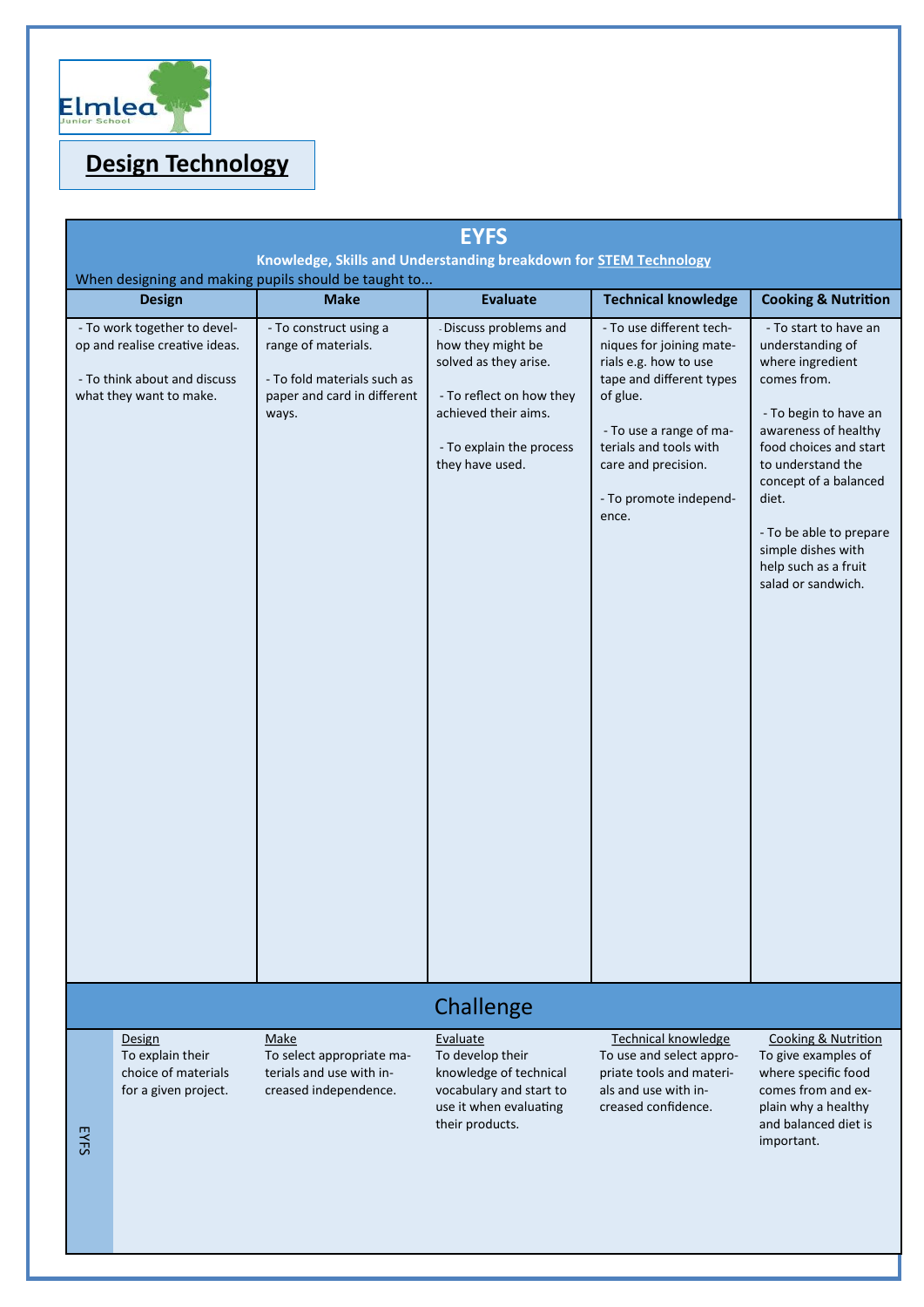

# **Design Technology**

| Year 1 and 2                                                                                                                                                                                                                                                                                                                                                                                                                                                                                                                                |                                                                                                                                                                                                                                           |                                                                                                                                                                                                                                                                                                                                                                                                                                                                                                                                                                                                                                                                                                                                                                                                                                                                                                                                 |                                                                                                                                                                                                                                                                       |                                                                                                                                                                                                                                                                                                                                                                                               |                                                                                                                                                                                                                                                                                                  |
|---------------------------------------------------------------------------------------------------------------------------------------------------------------------------------------------------------------------------------------------------------------------------------------------------------------------------------------------------------------------------------------------------------------------------------------------------------------------------------------------------------------------------------------------|-------------------------------------------------------------------------------------------------------------------------------------------------------------------------------------------------------------------------------------------|---------------------------------------------------------------------------------------------------------------------------------------------------------------------------------------------------------------------------------------------------------------------------------------------------------------------------------------------------------------------------------------------------------------------------------------------------------------------------------------------------------------------------------------------------------------------------------------------------------------------------------------------------------------------------------------------------------------------------------------------------------------------------------------------------------------------------------------------------------------------------------------------------------------------------------|-----------------------------------------------------------------------------------------------------------------------------------------------------------------------------------------------------------------------------------------------------------------------|-----------------------------------------------------------------------------------------------------------------------------------------------------------------------------------------------------------------------------------------------------------------------------------------------------------------------------------------------------------------------------------------------|--------------------------------------------------------------------------------------------------------------------------------------------------------------------------------------------------------------------------------------------------------------------------------------------------|
| Knowledge, Skills and Understanding breakdown for STEM Technology<br>When designing and making pupils should be taught to                                                                                                                                                                                                                                                                                                                                                                                                                   |                                                                                                                                                                                                                                           |                                                                                                                                                                                                                                                                                                                                                                                                                                                                                                                                                                                                                                                                                                                                                                                                                                                                                                                                 |                                                                                                                                                                                                                                                                       |                                                                                                                                                                                                                                                                                                                                                                                               |                                                                                                                                                                                                                                                                                                  |
|                                                                                                                                                                                                                                                                                                                                                                                                                                                                                                                                             | <b>Design</b>                                                                                                                                                                                                                             | <b>Make</b>                                                                                                                                                                                                                                                                                                                                                                                                                                                                                                                                                                                                                                                                                                                                                                                                                                                                                                                     | <b>Evaluate</b>                                                                                                                                                                                                                                                       | <b>Technical knowledge</b>                                                                                                                                                                                                                                                                                                                                                                    | <b>Cooking &amp; Nutrition</b>                                                                                                                                                                                                                                                                   |
| <b>Across KS1</b><br>- Design purposeful, function-<br>al, appealing products for<br>themselves and other users<br>based on a design criteria.<br>- Learn appropriate vocabu-<br>lary to explain their under-<br>standing of the design pro-<br>cess.<br>- Generate, develop, model<br>and communicate their ideas<br>through talking, drawing,<br>templates, and, where appro-<br>priate, information and com-<br>munication technology.<br><b>Upper Key Stage 1</b><br>As above including write,<br>label and mark on design<br>drawings. |                                                                                                                                                                                                                                           | <b>Across KS1</b><br>- Select from and use a range<br>of tools and equipment to<br>perform practical tasks [for<br>example, cutting, shaping,<br>joining and finishing]<br><b>Upper Key Stage 1</b><br>- As above but with increased<br>control and independence.<br><b>Across KS1</b><br>- Select from and use a wide<br>range of materials and com-<br>ponents, including construc-<br>tion materials, textiles and<br>ingredients, according to their<br>characteristics<br><b>Upper Key Stage 1</b><br>- Selecting appropriate mate-<br>rials for purpose with in-<br>creased independence.<br><b>Across KS1</b><br>- To be able to make a rough<br>estimate when creating to<br>specification.<br>Year Upper Key Stage 1<br>- To be able to use standard<br>tools to check estimates e.g<br>rulers, tape measures.<br><b>Across KS1</b><br>- To know how to follow<br>written instructions with<br>increased independence. | <b>Across KS1</b><br>- Explore and evaluate a<br>range of existing prod-<br>ucts.<br>- Evaluate their ideas and<br>products against design<br>criteria<br><b>Upper Key Stage 1</b><br>Presenting their findings<br>and evaluation to their<br>peers. (Computing link) | <b>Across KS1</b><br>- Build structures, ex-<br>ploring how they can be<br>made stronger, stiffer<br>and more stable<br><b>Upper Key Stage 1</b><br>- Explore and use mech-<br>anisms [for example,<br>levers, sliders, wheels<br>and axles], in their prod-<br>ucts.<br><b>Across KS1</b><br>To begin to remember<br>different techniques and<br>used them with in-<br>creased independence. | <b>Across KS1</b><br>Use the basic princi-<br>ples of a healthy and<br>varied diet. (PSHE Link)<br>- To understand where<br>their ingredients<br>comes.<br>- To learn and demon-<br>strate safe food prepa-<br>ration and hygiene.<br>- To use their<br>knowledge to prepare<br>a simple dish.   |
|                                                                                                                                                                                                                                                                                                                                                                                                                                                                                                                                             |                                                                                                                                                                                                                                           |                                                                                                                                                                                                                                                                                                                                                                                                                                                                                                                                                                                                                                                                                                                                                                                                                                                                                                                                 | Challenge                                                                                                                                                                                                                                                             |                                                                                                                                                                                                                                                                                                                                                                                               |                                                                                                                                                                                                                                                                                                  |
| Year<br>pue <sub>L</sub><br>$\overline{C}$                                                                                                                                                                                                                                                                                                                                                                                                                                                                                                  | Design<br>Year 1<br>Record their reason-<br>ing for selecting spe-<br>cific materials.<br>Year 2<br>Record their reason-<br>ing in annotation for<br>selecting specific ma-<br>terials linking it to<br>their knowledge of<br>properties. | Make<br>Year 1<br>Using tools and materials<br>with increased confidence,<br>accuracy and<br>independence.<br>Year 2<br>To be able to adapt their<br>design during the making<br>process and explain their<br>decisions.                                                                                                                                                                                                                                                                                                                                                                                                                                                                                                                                                                                                                                                                                                        | Evaluate<br>Year 1<br>To be able to record rea-<br>sons for their<br>opinions during the eval-<br>uation process.<br>Year 2<br>To be able to explain<br>using correct vocabulary<br>how they would solve<br>issues that arose during<br>the making process.           | <b>Technical knowledge</b><br>Year 1 and 2<br>To use appropriate tech-<br>nical language with in-<br>creasing confidence.                                                                                                                                                                                                                                                                     | Cooking & Nutrition<br>Year 1 and 2<br>To be able to explain the<br>affect a healthy balanced<br>diet has on our bodies.<br>To have secure<br>knowledge of a range of<br>cooking techniques. E.g.<br>cutting, slicing, mixing etc.<br>Year 2<br>To be able to explain with<br>confidence the im- |

portance of safe food preparation and kitchen hygiene.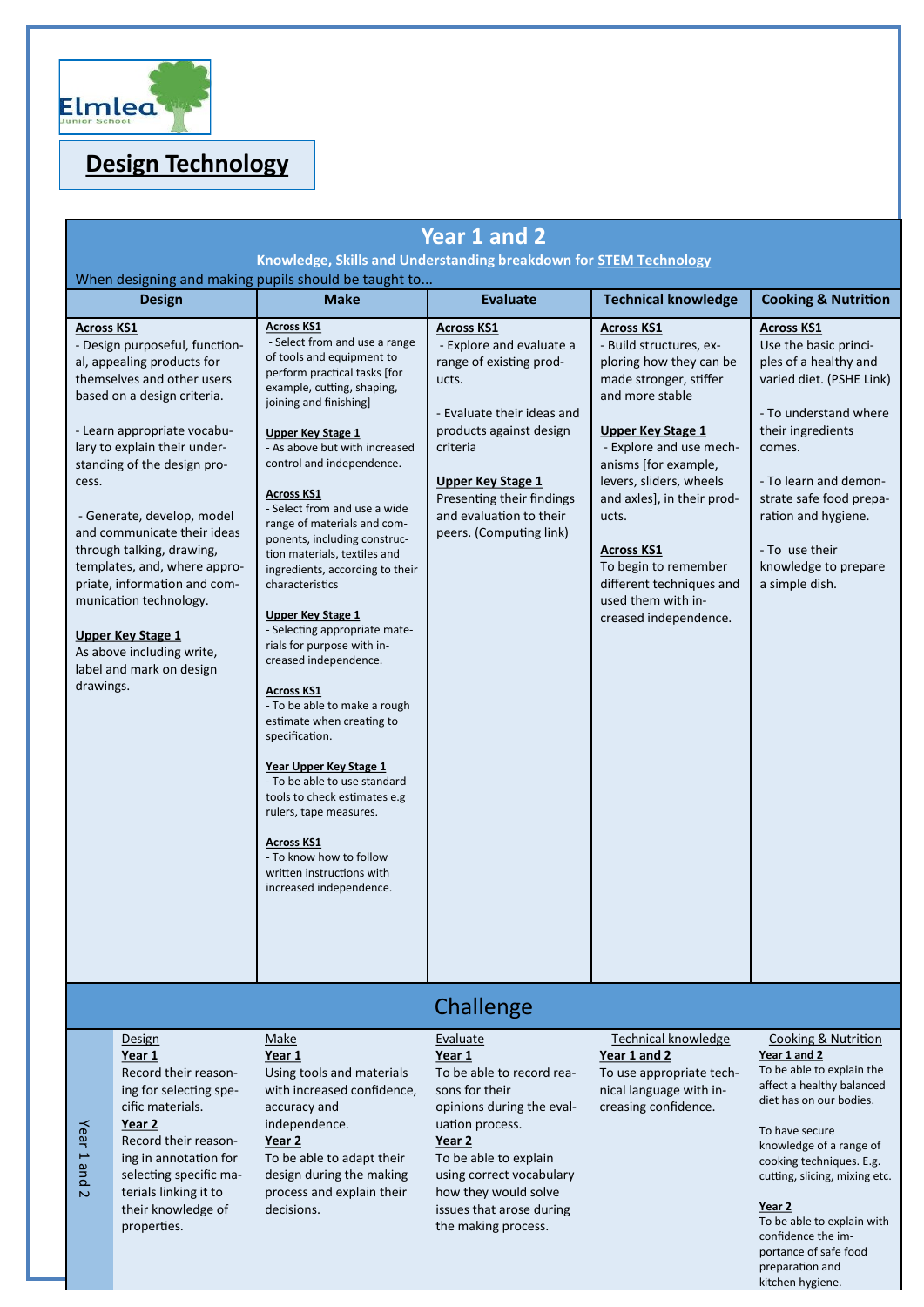

### Highlight by topic

Year A Autumn - Tudors

Year A Spring – Around The World

Year A Summer – Think Local, Act Global **STEM Technology** Year A Summer – Think Local, Act Global Year B Summer – They're Coming...

Highlight by topic

Year B Autumn – Ancient Egypt

Year B Spring - Splash

| Year 3 and 4<br>Knowledge, Skills and Understanding breakdown for STEM Technology                                                                                                                                                                                                                                                                                                                                                                                                                                                                                                                                                                                                                                                                                                                                                                                                                                                                                                                                                                                                                                                  |                                                                                             |                                                                                                                                                                                                                                                                                                                                                                                                                                                                                                                                                                                                                                                                                                                                                                                                                                                                                                                                  |                                                                                                                                                                                                                                                                                                                                                                                                                                                                                                                                                                                                                                                                                                                                                                                                                                                                                                                                                                                                                                                                                                                                                                |                                                                                                                                                                                                                                                                                                                                                                                                                                                                                                                                                                                                                                                                                                                                |                                                                                                                                                                                                                                                                                                                                                                                                                                                                                                                                                                                                                                                                                                                                                                                                                                                                                        |
|------------------------------------------------------------------------------------------------------------------------------------------------------------------------------------------------------------------------------------------------------------------------------------------------------------------------------------------------------------------------------------------------------------------------------------------------------------------------------------------------------------------------------------------------------------------------------------------------------------------------------------------------------------------------------------------------------------------------------------------------------------------------------------------------------------------------------------------------------------------------------------------------------------------------------------------------------------------------------------------------------------------------------------------------------------------------------------------------------------------------------------|---------------------------------------------------------------------------------------------|----------------------------------------------------------------------------------------------------------------------------------------------------------------------------------------------------------------------------------------------------------------------------------------------------------------------------------------------------------------------------------------------------------------------------------------------------------------------------------------------------------------------------------------------------------------------------------------------------------------------------------------------------------------------------------------------------------------------------------------------------------------------------------------------------------------------------------------------------------------------------------------------------------------------------------|----------------------------------------------------------------------------------------------------------------------------------------------------------------------------------------------------------------------------------------------------------------------------------------------------------------------------------------------------------------------------------------------------------------------------------------------------------------------------------------------------------------------------------------------------------------------------------------------------------------------------------------------------------------------------------------------------------------------------------------------------------------------------------------------------------------------------------------------------------------------------------------------------------------------------------------------------------------------------------------------------------------------------------------------------------------------------------------------------------------------------------------------------------------|--------------------------------------------------------------------------------------------------------------------------------------------------------------------------------------------------------------------------------------------------------------------------------------------------------------------------------------------------------------------------------------------------------------------------------------------------------------------------------------------------------------------------------------------------------------------------------------------------------------------------------------------------------------------------------------------------------------------------------|----------------------------------------------------------------------------------------------------------------------------------------------------------------------------------------------------------------------------------------------------------------------------------------------------------------------------------------------------------------------------------------------------------------------------------------------------------------------------------------------------------------------------------------------------------------------------------------------------------------------------------------------------------------------------------------------------------------------------------------------------------------------------------------------------------------------------------------------------------------------------------------|
|                                                                                                                                                                                                                                                                                                                                                                                                                                                                                                                                                                                                                                                                                                                                                                                                                                                                                                                                                                                                                                                                                                                                    | <b>Design</b>                                                                               | <b>Make</b>                                                                                                                                                                                                                                                                                                                                                                                                                                                                                                                                                                                                                                                                                                                                                                                                                                                                                                                      | <b>Evaluate</b>                                                                                                                                                                                                                                                                                                                                                                                                                                                                                                                                                                                                                                                                                                                                                                                                                                                                                                                                                                                                                                                                                                                                                | <b>Technical knowledge</b>                                                                                                                                                                                                                                                                                                                                                                                                                                                                                                                                                                                                                                                                                                     | <b>Cooking &amp; Nutrition</b>                                                                                                                                                                                                                                                                                                                                                                                                                                                                                                                                                                                                                                                                                                                                                                                                                                                         |
| <b>Understanding Contexts, Users &amp;</b><br><b>Purposes</b><br><b>Across KS2</b><br>Work confidently within a range of<br>contexts, such a the home, school,<br>leisure, culture, enterprise, industry<br>and the wider environment.<br>Describe the purpose of their prod-<br>ucts.<br>Indicate the design features of their<br>products that will appeal to intended<br>users.<br>Explain how particular parts of their<br>products work.<br>Lower KS2<br>Gather information about the needs<br>and wants of particular individuals and<br>groups.<br>Develop their own design criteria and<br>use these to inform their ideas.<br><b>Generating, Developing, Modelling</b><br>and Communicating Ideas<br><b>Across KS2</b><br>Share & clarify ideas through discus-<br>sion.<br>Model their ideas using prototypes<br>and pattern pieces.<br>Use annotated sketches, cross-<br>sectional drawings and exploded<br>diagrams to develop and communicate<br>their ideas.<br>Use computer-aided design to develop<br>and communicate their ideas.<br>Lower KS2<br>Generate realistic ideas, focusing on<br>the needs of the user. |                                                                                             | <b>Planning</b><br><b>Across KS2</b><br>Select tools and equipment<br>suitable for the task.<br>Select materials and compo-<br>nents suitable for the tasks.<br>Explain their choice of materi-<br>als and components according<br>to the functional properties<br>and aesthetic qualities.<br><b>Practical Skills &amp;</b><br><b>Techniques</b><br><b>Across KS2</b><br>Follow procedures for safety<br>and hygiene.<br>Use a wider range of materi-<br>als and components than KS1,<br>including construction materi-<br>als and kits, textiles, food<br>ingredients, mechanical<br>components and electrical<br>components.<br>Lower KS2<br>Measure, mark out, cut and<br>shape materials and compo-<br>nents with come accuracy.<br>Assemble, join and combine<br>materials and components<br>with some accuracy.<br>Apply a range of finishing<br>techniques, including those<br>from art & design, with some<br>accuracy. | Own Ideas & Products<br><b>Across KS2</b><br>Identify the strengths and areas<br>for development in their ideas<br>and products.<br>Consider the views of others,<br>including intended users, to<br>improve their work.<br><b>Lower KS2</b><br>Refer to their design criteria as<br>they design and make.<br>Use their design criteria to<br>evaluate their completed prod-<br>ucts.<br><b>Existing Products -</b><br>Investigating & Analysing.<br><b>Across KS2</b><br>How well products have been<br>designed.<br>How well products have been<br>made.<br>Why materials have been cho-<br>sen.<br>What methods of construction<br>have been used.<br>How well products work.<br>How well products achieve their<br>purposes.<br>How well products meet user<br>needs and wants.<br><b>Lower KS2</b><br>Who designed and made the<br>products.<br>Where products were designed<br>and made.<br>When products were designed<br>and made.<br>Whether products can be recy-<br>cled or reused.<br><b>Key Events &amp; Individuals</b><br>About inventors, designers,<br>engineers, chefs and manufac-<br>turers who have developed<br>ground-braking products. | <b>Making Products Work</b><br>Across KS2<br>How to use learning from<br>science to help and make<br>products that work.<br>How to use learning from<br>mathematics to help design and<br>make products that work.<br>That materials have both func-<br>tional properties and aesthetic<br>properties.<br>That mechanical and electrical<br>systems have an input, process<br>and output.<br>Lower KS2<br>How mechanical systems such<br>as levers and linkages or pneu-<br>matic systems create move-<br>ment.<br>How simple electrical circuits<br>and components can be used to<br>create functional products.<br>How to program a computer to<br>control their products.<br>How to make strong, stiff shell<br>structures. | <b>Where Food Comes From</b><br><b>Across KS2</b><br>That food is grown (such as<br>tomatoes, wheat and pota-<br>toes), reared (such as pigs,<br>chickens and cattle) and<br>caught (such as fish) in the<br>UK, Europe and the wider<br>world.<br>Food Preparation, Cooking &<br><b>Nutrition</b><br>Across KS2<br>How to prepare and cook a<br>variety of predominantly<br>savoury dishes safely and<br>hygienically including, where<br>appropriate, the use of a heat<br>source.<br>How to use a range of tech-<br>niques such as peeling, chop-<br>ping, slicing, grating, mixing,<br>spreading, kneading and<br>baking.<br>Lower KS2<br>That a healthy diet is made<br>up from a variety and balance<br>of different food and drink, as<br>depicted in 'The Eatwell<br>Plate'.<br>That to be active and healthy,<br>food and drink are needed to<br>provide energy for the body. |
|                                                                                                                                                                                                                                                                                                                                                                                                                                                                                                                                                                                                                                                                                                                                                                                                                                                                                                                                                                                                                                                                                                                                    |                                                                                             |                                                                                                                                                                                                                                                                                                                                                                                                                                                                                                                                                                                                                                                                                                                                                                                                                                                                                                                                  | Challenge                                                                                                                                                                                                                                                                                                                                                                                                                                                                                                                                                                                                                                                                                                                                                                                                                                                                                                                                                                                                                                                                                                                                                      |                                                                                                                                                                                                                                                                                                                                                                                                                                                                                                                                                                                                                                                                                                                                |                                                                                                                                                                                                                                                                                                                                                                                                                                                                                                                                                                                                                                                                                                                                                                                                                                                                                        |
| Year <sub>3</sub><br>&<br>$\overline{4}$                                                                                                                                                                                                                                                                                                                                                                                                                                                                                                                                                                                                                                                                                                                                                                                                                                                                                                                                                                                                                                                                                           | Design<br>Make design decisions that<br>take account of the availa-<br>bility of resources. | Make<br>Explain their choice of tools &<br>equipment in relation to the<br>skills and techniques they will<br>be using.<br>Order the main stages of<br>making.                                                                                                                                                                                                                                                                                                                                                                                                                                                                                                                                                                                                                                                                                                                                                                   | Evaluate<br>Key Events & Individuals<br>Know and understand about key<br>events and individuals in design.                                                                                                                                                                                                                                                                                                                                                                                                                                                                                                                                                                                                                                                                                                                                                                                                                                                                                                                                                                                                                                                     | <b>Making Products Work</b><br>Know that materials can be<br>combined and mixed to create<br>more useful characteristics.<br>Use the correct technical vocab-<br>ulary for he projects they are<br>undertaking.<br>Know that a single fabric shape<br>can be used to make a 3D<br>textiles product.<br>Know that food ingredients can<br>be fresh, pre-cooked and pro-<br>cessed.                                                                                                                                                                                                                                                                                                                                              | Where Food Comes From<br>Know that food originates in<br>different parts of the world<br>and provide examples of<br>these.<br>Food Preparation, Cooking &<br><b>Nutrition</b><br>Know that foods can be<br>categorised in different food<br>groups and exemplify these.<br>Practical experience of a<br>range of cooking techniques.                                                                                                                                                                                                                                                                                                                                                                                                                                                                                                                                                   |
|                                                                                                                                                                                                                                                                                                                                                                                                                                                                                                                                                                                                                                                                                                                                                                                                                                                                                                                                                                                                                                                                                                                                    |                                                                                             |                                                                                                                                                                                                                                                                                                                                                                                                                                                                                                                                                                                                                                                                                                                                                                                                                                                                                                                                  |                                                                                                                                                                                                                                                                                                                                                                                                                                                                                                                                                                                                                                                                                                                                                                                                                                                                                                                                                                                                                                                                                                                                                                |                                                                                                                                                                                                                                                                                                                                                                                                                                                                                                                                                                                                                                                                                                                                |                                                                                                                                                                                                                                                                                                                                                                                                                                                                                                                                                                                                                                                                                                                                                                                                                                                                                        |